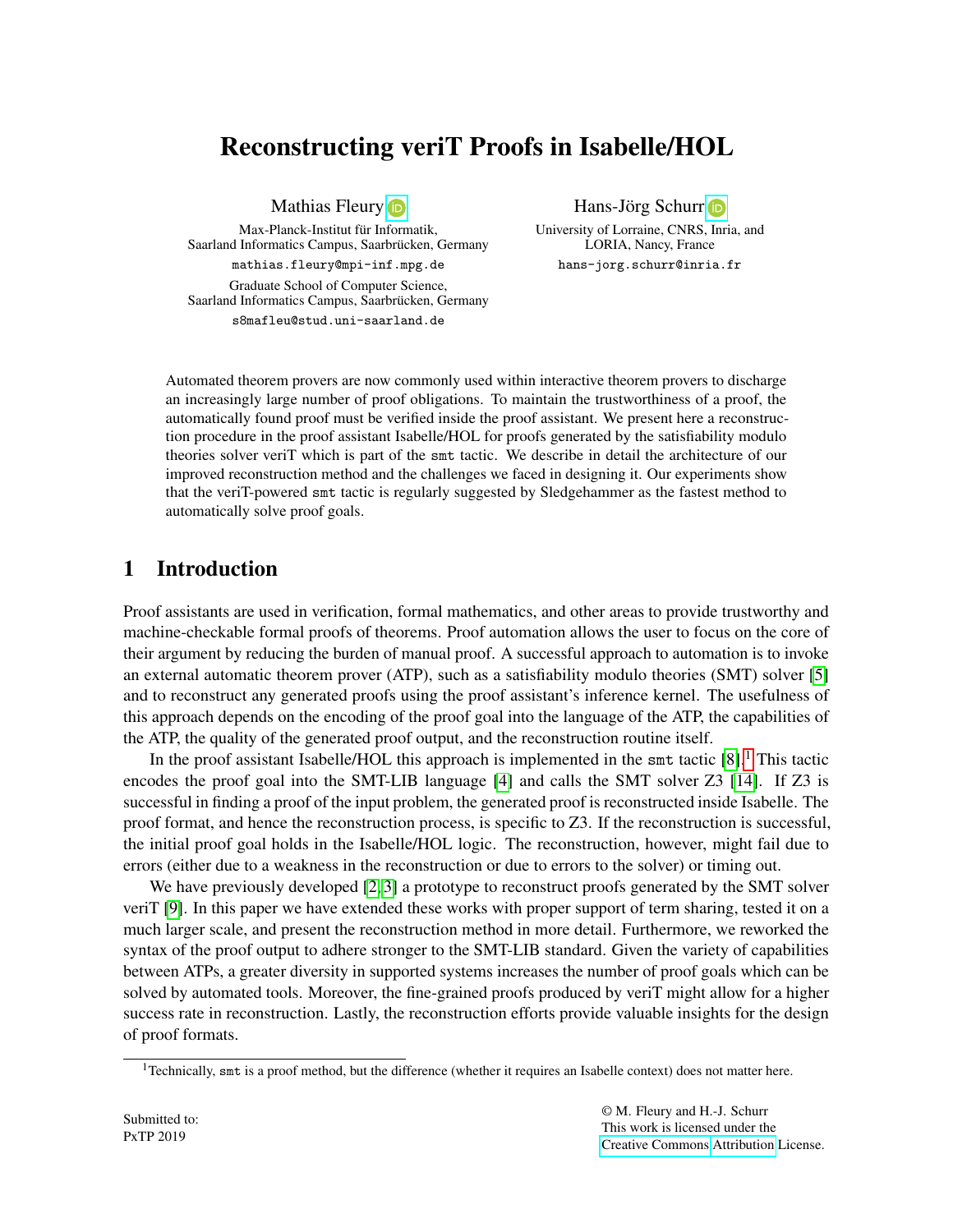Similar to the proofs generated by Z3, veriT's proofs are based on the SMT-LIB language, but are otherwise different. Proofs are a list of indexed steps which can reference steps appearing before them in the list. Steps without references are tautologies and assumptions. The last step is always the deduction of the empty clause. Furthermore, steps can be marked as subproofs, which are used for local assumptions and to reason about bound variables. To shorten the proof length, we use term sharing, which is implemented using the standard SMT-LIB name annotation mechanism. Major differences to the proof format used by Z3 are the fine-grained steps for Skolemization and the presence of steps for the manipulations of bound variables [\[2\]](#page-13-4).

Our reconstruction routine inside Isabelle is structured as a pipeline. Once the proof is parsed into a datatype and the term sharing is unfolded, the SMT-LIB terms are translated into Isabelle terms. At this point the proof can be replayed step-by-step. Special care has to be taken to handle Skolem terms, subproofs, and the unfolding of the encoding into the first-order logic of the SMT solver.

We validate our reconstruction approach in two ways. First, we replace the calls of the smt tactic that are currently using Z3 by veriT. Second, we use Sledgehammer to validate the utility of veriT as a backend solver for the smt tactic. Sledgehammer uses external ATPs to find a collection of theorems from the background theory which are sufficient to prove the goal. It then tests a collection of automated tactics on this set of theorems and suggests the fastest successful tactic to the user. On theories from the Archive of Formal Proofs, Sledgehammer suggests the usage of the veriT-powered smt tactic on a significant number of proof steps. This suggests that the overall checking speed can be improved by switching to the veriT-powered smt tactic at these points.

### 2 The Proofs Generated by veriT

veriT is a CDCL(*T*)-based satisfiability modulo theories solver. It uses the SMT-LIB language as input and output language and also utilizes the many-sorted classical first-order logic defined by this language. If requested by the user, veriT outputs a proof if it can deduce that the input problem is unsatisfiable. In proof production mode, veriT supports the theory of uninterpreted functions, the theory of linear integer and real arithmetic, and quantifiers.

We assume the reader is familiar with many-sorted classical first-order logic. To simplify the notation we will omit the sort of terms, except when absolutely needed. The available sorts depend on the selected SMT-LIB theory and can also be extended by the user, but a distinguished Bool sort is always available. We use the symbols *x*, *y*, *z* for variables, *f* , *g*, *h* for functions, and *P*, *Q* for predicates, i.e., functions with result sort **Bool**. The symbols  $r, s, t, u$  stand for terms. The symbols  $\varphi, \psi$  denote formulas, i.e., terms of sort **Bool**. We use  $\sigma$  to denote substitutions and  $t\sigma$  to denote the application of the substitution on the term *t*. To denote the substitution which maps *x* to *t* we write  $[t/x]$ . We use  $=$  to denote syntactic equality and  $\simeq$  to denote the sorted equality predicate. Since veriT implicitly removes double negations, we also use the notion of complementary literals very liberally:  $\varphi = \bar{\psi}$  holds if the terms obtained after removing all leading negations from  $\varphi$  and  $\bar{\psi}$  are syntactically equal and the number of leading negations is even for  $\varphi$  and odd for  $\bar{\psi}$ , or vice versa.

A proof generated by veriT is a list of steps. A step consists of an index  $i \in \mathbb{N}$ , a formula  $\varphi$ , a rule name *R* taken from a set of possible rules, a possibly empty set of premises  $\{p_1, \ldots, p_n\}$  with  $p_i \in \mathbb{N}$ , a rule-dependent and possibly empty list of arguments  $[a_1, \ldots, a_m]$ , and a context Γ. The arguments  $a_i$  are either terms or tuples  $(x_i, t_i)$  where  $x_i$  is a variable and  $t_i$  is a term. The interpretation of the arguments is rule specific. The context is a possible empty list  $[c_1, \ldots, c_l]$ , where  $c_i$  stands for either a variable or a variable-term tuple  $(x_i, t_i)$ . A context denotes a substitution as described in section [2.1.](#page-2-0) Every proof ends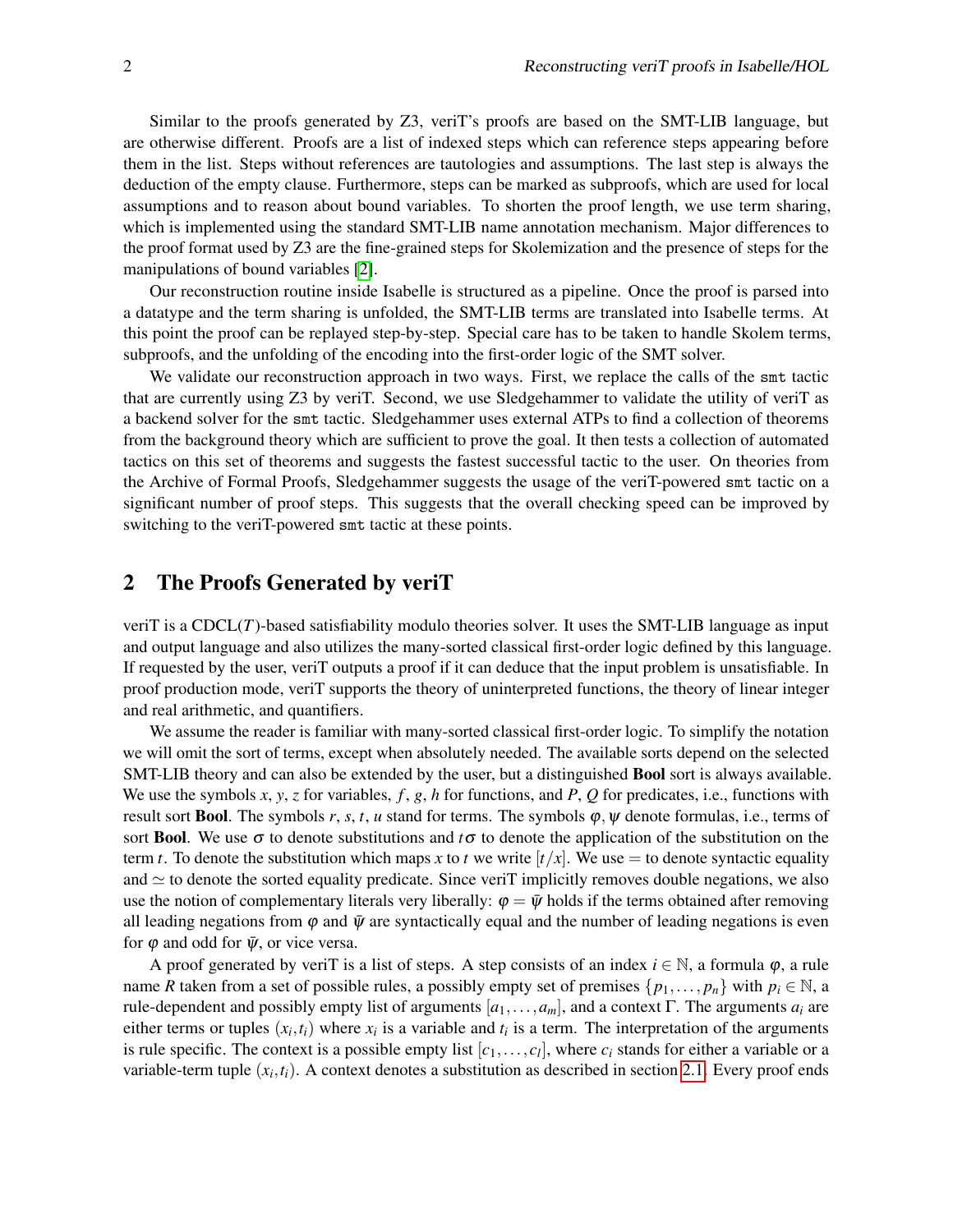with a step with the empty clause as the step term and empty context. The list of premises only references earlier steps, such that the proof forms a directed acyclic graph. In Appendix [A](#page-14-0) we provide an overview of all proof rules used by veriT.

To mimic the actual proof text generated by veriT we will use the following notation to denote a step:

 $c_1, \ldots, c_l \triangleright i$ .  $\varphi$  (RULE;  $p_1, \ldots, p_n; a_1, \ldots, a_m$ )

If an element of the context  $c_i$  is of the form  $(x_i, t_i)$ , we will write  $x_i \mapsto t_i$ . If an element of the arguments *a*<sub>*i*</sub> is of this form we will write  $x_i := t_i$ . Furthermore, the proofs can utilize Hilbert's choice operator  $\varepsilon$ . Choice acts like a binder. The term  $\epsilon x.\varphi$  stands for a value *v*, such that  $\varphi[\nu/x]$  is true if such a value exists. Any value is possible otherwise.

The proof format used by veriT has been discussed in prior publications: the fundamental ideas behind the proof format have been discussed in [\[6\]](#page-13-7); proposed rules for quantifier instantiation can be found in [\[11\]](#page-13-8); and more recently, veriT gained proof rules to express reasoning typically used for processing, such as Skolemization, renaming of variables, and other manipulations of bound variables [\[2\]](#page-13-4). As veriT develops, so does the format of the proofs generated by it. There also have been efforts to improve the proof generation process. We now give an overview of the core ideas of the proofs generated by veriT before describing the concrete syntax of the proof output.

#### <span id="page-2-0"></span>2.1 Core Concepts of the Proof Format

Assumptions. The ASSUME rule introduces a term as an assumption. The proof starts with a number of ASSUME steps. Each step corresponds to an assertion after some implicit transformations have been applied as described below. Additional assumptions can be introduced too. In this case each assumption must be discharged with an appropriate step. The only rule to do so is the SUBPROOF rule. From an assumption  $\varphi$  and a formula  $\psi$  proved by intermediate steps from  $\varphi$ , the SUBPROOF step deduces  $\neg \varphi \lor \psi$ and discharges  $\varphi$ .

Tautologous rules and simple deduction. Most rules emitted by veriT introduce tautologies. One example is the AND\_POS rule:  $\neg(\phi_1 \wedge \phi_2 \wedge \cdots \wedge \phi_n) \vee \phi_i$ . Other rules operate on only one premise. Those rules are primarily used to simplify Boolean connectives during preprocessing. For example, the IMPLIES rule removes an implication: From  $\varphi_1 \implies \varphi_2$  it deduces  $\neg \varphi_1 \lor \varphi_2$ .

Resolution. The proofs produced by veriT use a generalized propositional resolution rule with the rule name RESOLUTION or TH RESOLUTION. Both names denote the same rule. The difference only serves to distinguish if the rule was introduced by the SAT solver or by a theory solver. The resolution step is purely propositional; there is currently no notion of a unifier.

The premises of a resolution step are clauses and the conclusion is a clause that has been derived from the premises by some binary resolution steps.

Quantifier Instantiation. To express quantifier instantiation, the rule FORALL INST is used. It produces a formula of the form  $(\neg \forall x_1 \ldots x_n \cdot \varphi) \vee \varphi[t_1/x_1] \ldots [t_n/x_n]$ , where  $\varphi$  is a term containing the free variables  $(x_i)_{1 \leq i \leq n}$ , and  $t_i$  are new variable free terms with the same sort as  $x_i$ .

The arguments of a FORALL INST step are the list  $x_1 := t_1, \ldots, x_n := t_n$ . While this information can be recovered from the term, providing this information explicitly aids reconstruction because the implicit transformations applied to terms (see below) obscure which terms have been used as instances. Existential quantifiers are handled by Skolemization.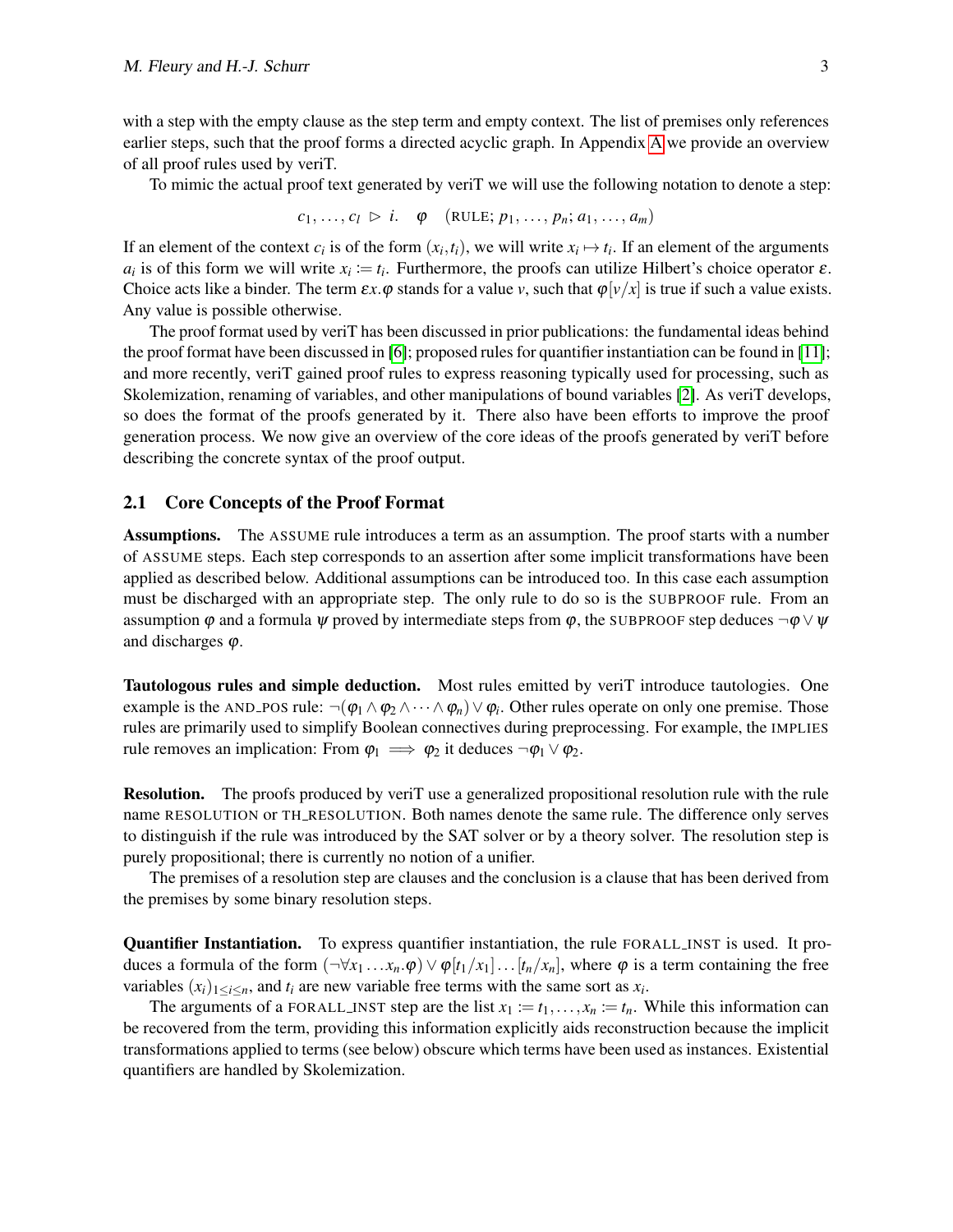Skolemization and other preprocessing steps. veriT uses the notion of a *context* to reason about bound variables. As defined above, a context is a (possibly empty) list of variables or variable term pairs. The context is modified like a stack: rules can either append elements to the right of the current context or remove elements from the right. A context Γ corresponds to a substitution  $\sigma_{\Gamma}$ . This substitution is recursively defined. If  $\Gamma$  is the empty list, then  $\sigma_{\Gamma}$  is the empty substitution, i.e., the identity function. If  $\Gamma$  is of the form  $\Gamma', x$  then  $\sigma_{\Gamma}(v) = \sigma_{\Gamma'}(v)$  if  $v \neq x$ , otherwise  $\sigma_{\Gamma}(v) = x$ . Finally, if  $\Gamma = \Gamma', x \mapsto \varphi$  then  $\sigma_{\Gamma',x\mapsto\varphi}=\sigma_{\Gamma'}\circ[\varphi/x]$ . Hence, the context allows one to build a substitution with the additional possibility to overwrite prior substitutions for a variable.

Contexts are processed step by step: If one step extends the context this new context is used in all subsequent steps in the step list until the context is modified again. Only a limited number of rules can be applied when the context is non-empty. All of those rules have equalities as premises and conclusion. A step with term  $\varphi_1 \simeq \varphi_2$  and context  $\Gamma$  expresses the judgment that  $\varphi_1 \sigma_{\Gamma} = \varphi_2$ .

One typical example for a rule with context is the SKO EX rule, which is used to express Skolemization of an existentially quantified variable. It is a applied to a premise *n* with a context that maps a variable *x* to the appropriate Skolem term and produces a step  $m (m > n)$  where the veriable is quantified.

$$
\Gamma, x \mapsto (\varepsilon x. \varphi) \vartriangleright n. \qquad \varphi \simeq \psi \qquad (\dots)
$$
  

$$
\Gamma \vartriangleright m. \qquad (\exists x. \varphi) \simeq \psi \qquad (\text{SKO\_EX}; n)
$$

Example 1. To illustrate how such a rule is applied, consider the following example taken from [\[2\]](#page-13-4). Here the term  $\neg p(\varepsilon x.\neg p(x))$  is Skolemized. The REFL rule expresses a simple tautology on the equality (reflexivity in this case), CONG is functional congruence, and SKO FORALL works like SKO EX, except that the choice term is  $\epsilon x. \neg \varphi$ .

$$
x \mapsto (\varepsilon x.\neg p(x)) \triangleright 1.
$$
\n
$$
x \mapsto (\varepsilon x.\neg p(x)) \triangleright 2.
$$
\n
$$
\triangleright 3.
$$
\n
$$
\varepsilon x \mapsto (\varepsilon x.\neg p(x)) \triangleright 2.
$$
\n
$$
\varepsilon x \mapsto (\varepsilon x.\neg p(x)) \triangleright 3.
$$
\n
$$
\varepsilon x \mapsto (\varepsilon x.\neg p(x)) \triangleright 3.
$$
\n
$$
\varepsilon x \mapsto (\varepsilon x.\neg p(x)) \triangleright 4.
$$
\n
$$
\varepsilon x \mapsto (\varepsilon x.\neg p(x)) \triangleright 4.
$$
\n
$$
\varepsilon x \mapsto (\varepsilon x.\neg p(x)) \triangleright 4.
$$
\n
$$
\varepsilon x \mapsto (\varepsilon x.\neg p(x)) \triangleright 4.
$$
\n
$$
\varepsilon x \mapsto (\varepsilon x.\neg p(x)) \triangleright 4.
$$
\n
$$
\varepsilon x \mapsto (\varepsilon x.\neg p(x)) \triangleright 4.
$$
\n
$$
\varepsilon x \mapsto (\varepsilon x.\neg p(x)) \triangleright 4.
$$
\n
$$
\varepsilon x \mapsto (\varepsilon x.\neg p(x)) \triangleright 4.
$$
\n
$$
\varepsilon x \mapsto (\varepsilon x.\neg p(x)) \triangleright 4.
$$
\n
$$
\varepsilon x \mapsto (\varepsilon x.\neg p(x)) \triangleright 4.
$$
\n
$$
\varepsilon x \mapsto (\varepsilon x.\neg p(x)) \triangleright 4.
$$
\n
$$
\varepsilon x \mapsto (\varepsilon x.\neg p(x)) \triangleright 4.
$$
\n
$$
\varepsilon x \mapsto (\varepsilon x.\neg p(x)) \triangleright 4.
$$

Linear arithmetic. Proofs for linear arithmetic use a number of straightforward rules, such as LA<sub>-</sub> TOTALITY:  $t_1 \le t_2 \vee t_2 \le t_1$  and the main rule LA\_GENERIC. The conclusion of an LA\_GENERIC step is a tautology of the form  $(\neg \varphi_1) \lor (\neg \varphi_2) \lor \dots \lor (\neg \varphi_n)$  where the  $\varphi_i$  are linear (in)equalities. Checking the validity of this formula amounts to checking the unsatisfiability of the system of linear equations  $\varphi_1, \varphi_2, \ldots, \varphi_n$ . While Isabelle provides tactics to decide the validity of a set of linear equations, the non-trivial complexity of this task was a challenge for the proof reconstruction (see Section [3.2.4\)](#page-9-0).

**Example 2.** The following example is the proof generated by veriT for the unsatisfiability of  $(x + y <$ 1) ∨  $(3 < x)$ ,  $x \approx 2$ , and  $0 \approx y$ .

| $>1$ .              | $(3 < x) \vee (x + y < 1)$                                | (ASSUME)                |
|---------------------|-----------------------------------------------------------|-------------------------|
| $> 2$ .             | $x \simeq 2$                                              | (ASSUME)                |
| $\triangleright$ 3. | $0 \simeq v$                                              | (ASSUME)                |
| $> 4$ .             | $\neg(3 < x) \vee \neg(x \simeq 2)$                       | $(LA_GENERIC)$          |
| $> 5$ .             | $\neg(3 < x)$                                             | (RESULTION; 2, 4)       |
| $> 6$ .             | $x+y<1$                                                   | (RESULTION; 1, 5)       |
| $> 7$ .             | $\neg(x+y<1) \lor \neg(x \simeq 2) \lor \neg(0 \simeq y)$ | $(LA_GENERIC)$          |
| $> 8$ .             |                                                           | (RESULTION; 7, 6, 2, 3) |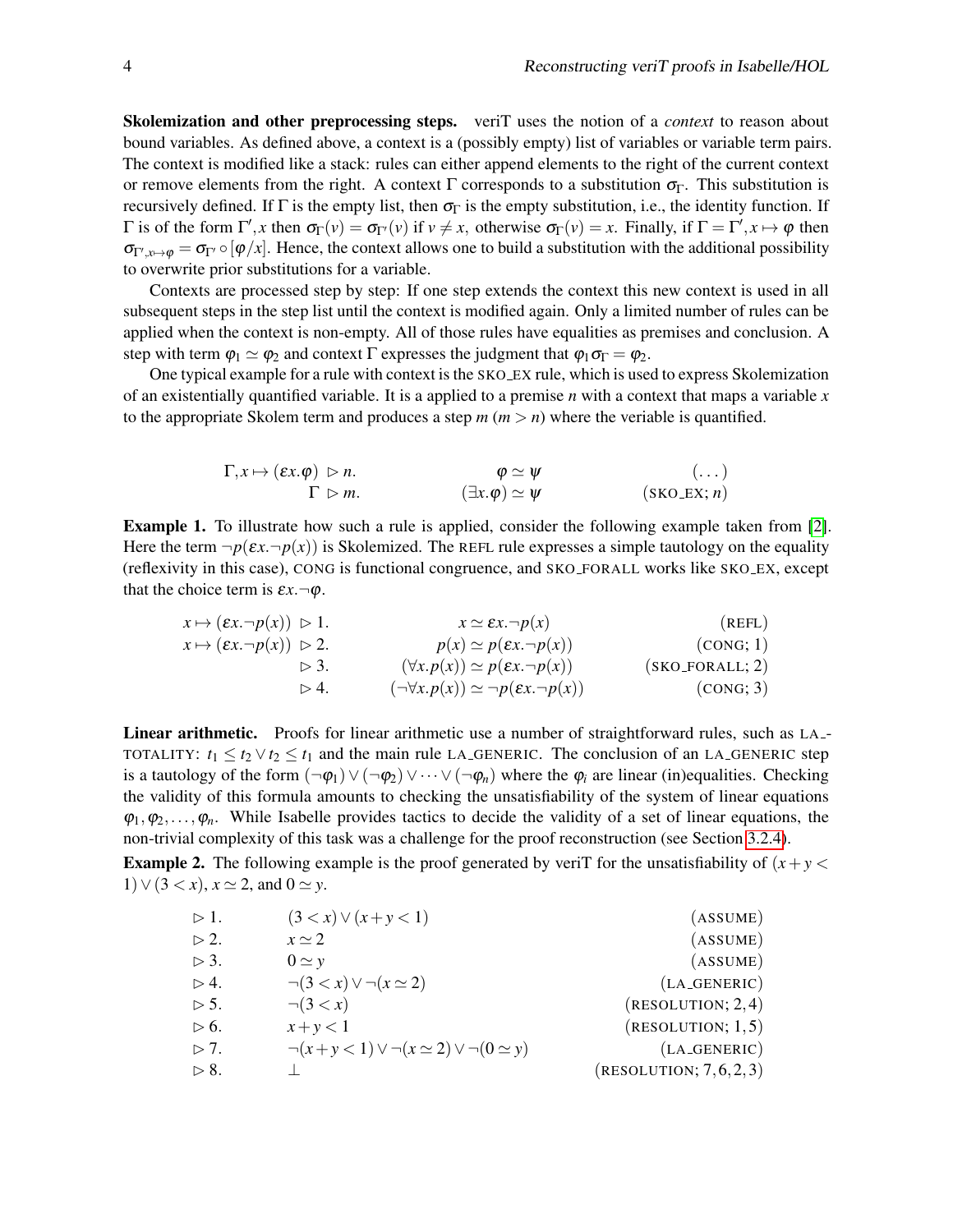```
1 (assume h1 (not (p a)))
2 (assume h2 (forall ((z1 \tU)) (forall ((z2 \tU)) (p z2))))3 ...
4 (anchor : step t9 : args ((:= z2 \text{ yr4})))5 (step t9.t1 (cl (= z2 \text{ yr4})) :rule refl)
6 (step t9.t2 (cl (= (p z2) (p v r4))) :rule cong :premises (t9.t1))
7 (step t9 (cl (= (forall ((z2 U)) (p z2)) (forall ((vr4 U)) (p vr4))))
8 :rule bind)
9 ...
10 (step t14 (cl (forall ((vr5 U)) (p vr5)))
11 :rule th_resolution :premises (t11 t12 t13))
12 (step t15 (cl (or (not (forall ((vr5 \tU)) (p vr5))) (p a)))
13 :rule forall_inst :args ((:= v r 5 a)))14 (step t16 (cl (not (forall ((vr5 \tU)) (p vr5))) (p a)) :rule or :premises (t15))
15 (step t17 (cl) :rule resolution :premises (t16 h1 t14))
```
<span id="page-4-0"></span>Figure 1: Example proof output. Assumptions are introduced (line 1–2); a subproof renames bound variables (line 4–8); the proof finishes with instantiaton and resolution steps (line 10–15)

Implicit transformations. In addition to the explicit steps, veriT performs some transformations on proof terms implicitly without creating steps. To ensure compatibility with future versions of veriT, proof reconstruction must assume that those transformations are applied between any two steps. Furthermore, veriT can not introduce additional types of implicit transformations.

- Removal of double negation: Formulas of the form  $\neg(\neg \varphi)$  are silently simplified to  $\varphi$ .
- Removal of repeated literals: If the step formula is of the form  $\varphi_1 \vee \varphi_2 \vee \cdots \vee \varphi_n$  with  $\varphi_i = \varphi_i$  for some  $i \neq j$ , then  $\varphi_j$  is removed. This is repeated until no more terms can be removed.
- Simplification of tautological formulas: If the step formula is of the form  $\varphi_1 \vee \varphi_2 \vee \cdots \vee \varphi_n$  with  $\varphi_i = \bar{\varphi}_i$  for some  $i \neq j$ , then the formula is replaced by  $\top$ .
- Reorienting equalities: veriT applies the symmetry of equality implicitly.

#### 2.2 Concrete Syntax

The concrete text representation of the proofs generated by veriT is based on the SMT-LIB standard. Figure [1](#page-4-0) shows an exemplary proof as printed by veriT lightly edited for readability.

We also reworked the proof syntax. Our goal is to follow the SMT-LIB standard when possible. While those modifications do not aid reconstruction inside Isabelle/HOL, they will simplify further development of the proof output. Previously, veriT produced nested steps. This was changed to a flat list of commands. The arguments of the commands are now given as annotations instead of a flat list. Since the changes are syntactical, the old format is still supported by veriT and can be selected using a command-line switch<sup>[2](#page-4-1)</sup>.

Figure [2](#page-5-0) shows the grammar of the proof text generated by veriT. It is based on the SMT-LIB grammar, as defined in the SMT-LIB standard version 2.6 Appendix  $B^3$  $B^3$ . The nonterminals  $\langle \text{symbol} \rangle$ ,

<span id="page-4-1"></span><sup>&</sup>lt;sup>2</sup>The option  $\text{-proof-version=N}$ , where N is either 1, 2, or 3.

<span id="page-4-2"></span> $3A$ vailable online at: <http://smtlib.cs.uiowa.edu/language.shtml>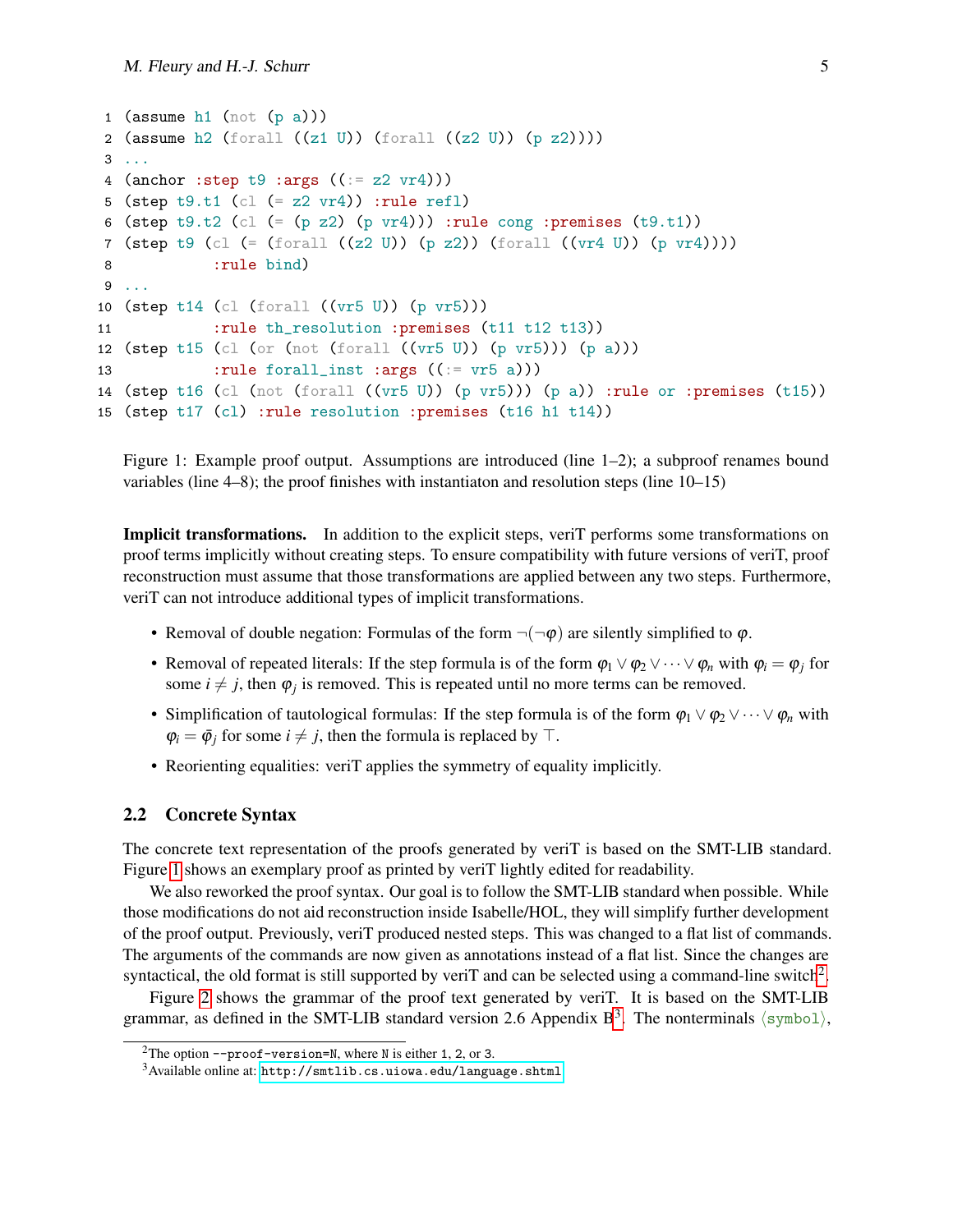$$
\langle proof \rangle ::= \langle proof\_command \rangle^*
$$
\n
$$
\langle proof\_command \rangle| ::= \langle assume \langle symbol \rangle \langle proof\_term \rangle)
$$
\n
$$
| \langle step \langle symbol \rangle \langle clause \rangle : rule \langle symbol \rangle \langle step\_annotation \rangle)
$$
\n
$$
| \langle anchor:step \langle symbol \rangle)
$$
\n
$$
| \langle anchor:step \langle symbol \rangle
$$
\n
$$
| \langle anchor:step \langle symbol \rangle
$$
\n
$$
| \langle define-fun \langle function\_def \rangle
$$
\n
$$
| \langle close \rangle ::= \langle cl \langle proof\_term \rangle^*
$$
\n
$$
\langle step\_annotation \rangle ::= \langle performbest \rangle^*
$$
\n
$$
| \langle step \rangle
$$
\n
$$
| \langle step \rangle
$$
\n
$$
| \langle step \rangle
$$
\n
$$
| \langle step \rangle
$$
\n
$$
| \langle foroff\_args \rangle
$$
\n
$$
| \langle proof\_args \rangle
$$
\n
$$
| \langle proof\_args \rangle
$$
\n
$$
| \langle proof\_args \rangle
$$
\n
$$
| \langle proof\_args \rangle
$$
\n
$$
| \langle proof\_args \rangle
$$
\n
$$
| \langle proof\_args \rangle
$$
\n
$$
| \langle proof\_args \rangle
$$
\n
$$
| \langle proof\_arg \rangle^+
$$
\n
$$
| \langle proof\_term \rangle
$$
\n
$$
| \langle foroff\_term \rangle
$$
\n
$$
| \langle formof\_term \rangle
$$
\n
$$
| \langle foroff\_term \rangle
$$
\n
$$
| \langle foroff\_term \rangle
$$
\n
$$
| \langle foroff\_term \rangle
$$
\n
$$
| \langle foroff\_term \rangle
$$
\n
$$
| \langle foroff\_term \rangle
$$
\n
$$
| \langle foroff\_term \rangle
$$
\n
$$
| \langle foroff\_term \rangle
$$
\n
$$
| \langle foroff\_term \rangle
$$
\n
$$
| \langle foroff\_term \rangle
$$
\n
$$
| \langle foroff\_term \rangle
$$
\n
$$
| \langle foroff\_term \rangle
$$
\n
$$
| \langle foroff\_term \rangle
$$
\n
$$
| \langle foroff\_term \rangle
$$
\n<

Figure 2: The proof grammar

<span id="page-5-0"></span> $\{\text{function\_def}\}, \{\text{sorted\_var}\}, \text{and } \{\text{term}\} \text{ are as defined in the standard. The } \text{proof\_term} \text{ is the }$ recursive  $\langle \text{term} \rangle$  nonterminal redefined with the additional production for the choice binder.

Input problems in the SMT-LIB standard contain a list of *commands* that modify the internal state of the solver. In agreement with this approach veriT's proofs are also formed by a list of commands. The assume command introduces a new assumption. While this command could also be expressed using the step command with a special rule, the special semantic of an assumption justifies the presence of a dedicated command: assumptions are neither tautological nor derived from premises. The step command, on the other hand, introduces a derived or tautological term. Both commands assume and step require an index as the first argument to later refer back to it. This index is an arbitrary SMT-LIB symbol. The only restriction is that it must be unique for each assume and step command. The second argument is the term introduced by the command. For a step, this term is always a clause. To express disjunctions in SMT-LIB the or operator is used. Unfortunately, this operator needs at least two arguments and cannot represent unary or empty clauses. To circumvent this we introduce a new cl operator. It corresponds the standard or function extended to one argument, where it is equal to the identity, and zero arguments, where it is equal to false. The : premises annotation denotes the premises and is skipped if they are none. If the rule carries arguments, the : args annotation is used to denote them.

The anchor and define-fun commands are used for subproofs and sharing, respectively. The define-fun command corresponds exactly to the define-fun command of the SMT-LIB language.

#### 2.3 Subproofs

As the name suggests, the SUBPROOF rule expresses subproofs. This is possible because its application is restricted: the assumption used as premise for the SUBPROOF step must be the assumption introduced last. Hence, the ASSUME, SUBPROOF pairs are nested. The context is manipulated in the same way: if a step pops *c*1,..., *c<sup>n</sup>* from a context Γ, there is a earlier step which pushes precisely *c*1,..., *c<sup>n</sup>* onto the context. Since contexts can only be manipulated by push and pop, context manipulations are also nested.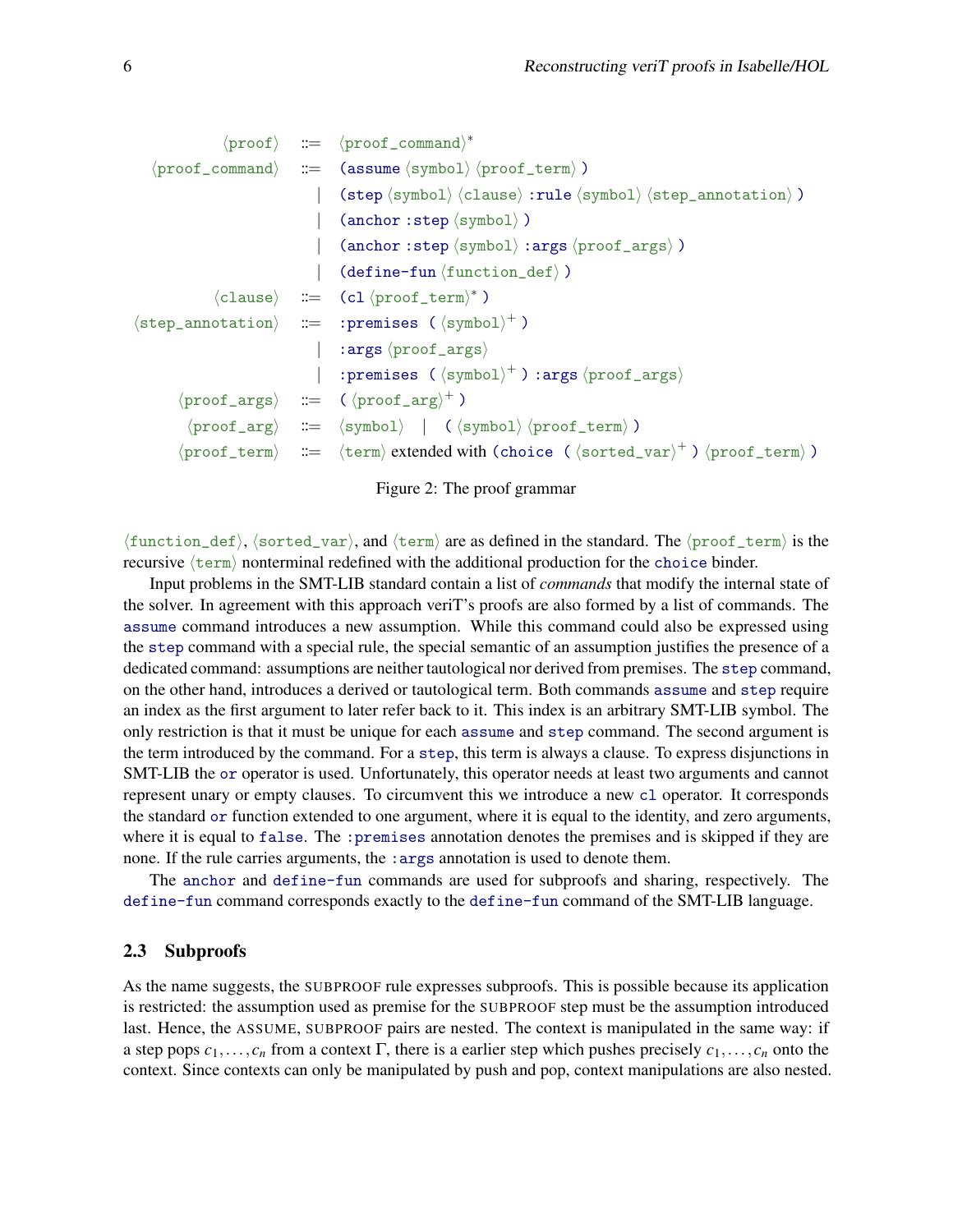Because of this nesting, veriT uses the concept of subproofs. A subproof is started right before an ASSUME command or a command which pushes onto the context. We call this point the *anchor*. The subproof ends with the matching SUBPROOF command or command which pops from the context, respectively. The :step annotation of the anchor command is used to indicate the step command which will end the subproof. The term of this step command is the conclusion of the subproof. If the subproof uses a context, the :args annotation of the anchor command indicates the arguments added to the context for this subproof. In the example proof (Figure [1\)](#page-4-0) a subproof starts on line four. It ends on line seven with the BIND steps which finished the proof for the renaming of the bound variable  $z_2$  to  $v_1 + 4$ .

A further restriction applies: only the conclusion of a subproof can be used as a premise outside of the subproof. Hence, a proof checking tool can remove the steps of the subproof from memory after checking it.

#### 2.4 Sharing and Skolem Terms

The proof output generated by veriT is generally large. One reason for this is that veriT can store terms internally much more efficiently. By utilizing a perfect sharing data structure, every term is stored in memory precisely once. When printing the proof this compact storage is unfolded.

The user of veriT can optionally activate sharing<sup>[4](#page-6-0)</sup> to print common subterms only once. This is realized using the standard naming mechanism of SMT-LIB. In the language of SMT-LIB it is possible to annotate every term *t* with a name *n* by writing  $($ !  $t$  :named *n* ) where *n* is a symbol. After a term is annotated with a name, the name can be used in place of the term. This is a purely syntactical replacement.

To limit the number of names introduced we use a simple approach: before printing the proof we iterate over all terms of the proof and recursively descend into the terms. We mark every unmarked subterm we visit. If we visit a marked term, this term gets a name. If a term already has a name, we do not descend further into this term. By doing so, we ensure that only terms that appear as child of two different parent terms get a name. Thanks to the perfect sharing representation testing if a term is marked takes constant time and the overall traversal takes linear time in the proof size.

To simplify reconstruction veriT can optionally<sup>[5](#page-6-1)</sup> define Skolem constants as functions. If activated, this option adds a list of define-fun command to define shorthand 0-ary functions for the (choice ...) terms needed. Without this option, no define-fun commands are issued and the constants are inlined.

### 3 Proof Reconstruction in Isabelle/HOL

Proof reconstruction is done in Isabelle in two steps presented in Figure [3:](#page-7-0) first, the proof is parsed and the terms are transformed into Isabelle terms (Section [3.1\)](#page-6-2). Then we can reconstruct the proof itself by reconstructing the steps one-by-one. Some of the steps require some care (Section [3.2\)](#page-8-0).

#### <span id="page-6-2"></span>3.1 Parsing and Preprocessing

Parsing the proof is simple thanks to the infrastructure developed to reconstruct Z3 proofs for the smt tactic. This infrastructure is able to parse a generalized version of the SMT-LIB syntax, including the proofs generated by veriT. It produces a raw version of the proof. We only have to extract the structure

<span id="page-6-0"></span> ${}^{4}$ By using the command-line option --proof-with-sharing.

<span id="page-6-1"></span><sup>5</sup>By using the command-line option --proof-define-skolems.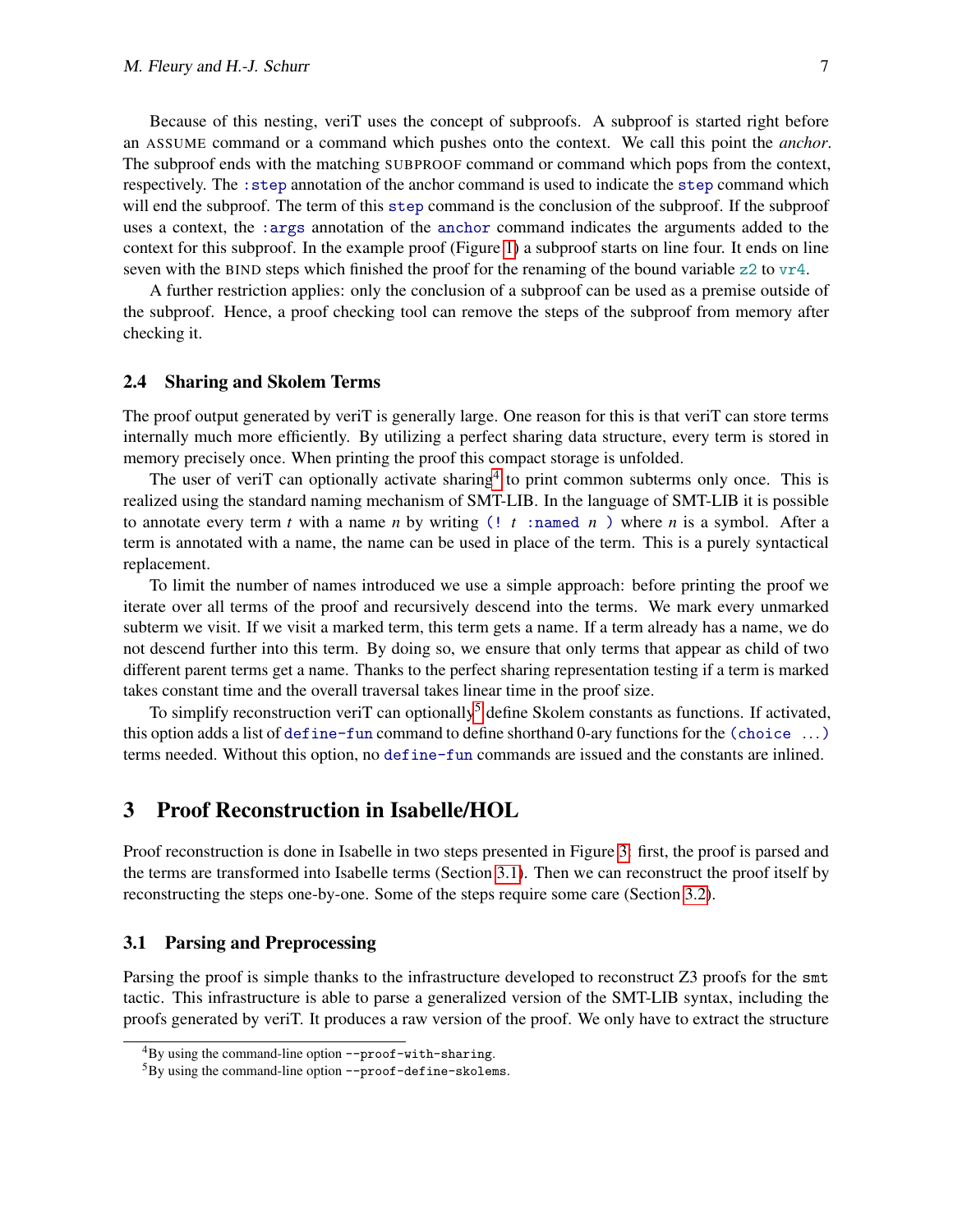

<span id="page-7-0"></span>Figure 3: The reconstruction pipeline

(indices, steps,  $\dots$ ) from the raw proof. During parsing of the raw proof we also unfold the sharing, because Isabelle does not offer any sharing functionality.

The first transformation is a change of the disjunction representation. In the proof output, veriT represents the outermost disjunction as a multiset by using the cl operator. In Isabelle, we replace this multiset by a disjunction. veriT explicitly applies the rule OR to convert disjunctions to multisets. In Isabelle, these steps are simply the identity.

After that, we convert the SMT-LIB terms to Isabelle terms. This reuses again some of the infrastructure developed for Z3. An important difference with Z3 is the declaration of variables. When converting to Isabelle terms, types are inferred. However, some expressions like  $x \mapsto y$  of the context cannot be typed without extracting the types from the conclusion.

Finally, we preprocess the proofs to ease the reconstruction further:

- We add the implicit dependency between the last step of each subproof and its conclusion. In the example of Figure [1,](#page-4-0) it is the dependency from  $t_9$  to  $t_9$ .t2. Spelling it out explicitly makes the reconstruction more regular.
- We add missing dependencies to the definitions of Skolem terms: veriT applies definitions implicitly, but we have to unfold the definitions explicitly to reconstruct Skolemization steps in Isabelle.

The Isabelle semantics of the proof steps are slightly different than the semantics in veriT. First, the context is seen as a list of equalities instead of a list of mappings. Second, the conclusion uses the equality symbol instead of  $\simeq$  and a substitution. If the proof step is  $y \mapsto z, x \mapsto s \triangleright n$ .  $\varphi \simeq \psi$ , Isabelle sees it as:  $y = z, x = s$   $\triangleright$  *n*.  $\varphi = \psi$ , where the context are assumptions. The advantage of this different semantics is that it requires fewer transformations on the input term, as it avoids adding lambda abstractions, and makes the Isabelle tactics easier to use for reconstructions.

The difference in the semantics is small and rarely important. They only differ for variables that can syntactically appear on the left and on the right-hand side with different semantics. For example, consider  $y \mapsto z, x \mapsto y \ge n$ . *Pxy*  $\simeq Pyz$ . This is a tautology, because *Pxy* is *Pyz* after substitution (remember that the substitution only applies on the left-hand side). However, the naive conversion to the Isabelle version yields  $y = z, x = y$   $\triangleright$  *n. Pxy*  $\simeq$  *Pyz*, which is a different term, namely  $Pzz = Pzz$ 

To avoid the difference in semantics, we rename terms when they have already been bound: we rename the occurrences on the right-hand side of  $\simeq$  of *y* by the new fresh name *xy*. The step  $y \mapsto z, x \mapsto$  $y \triangleright n$ .  $\varphi \simeq \psi$  becomes  $y = z, x = xy \blacktriangleright n$ .  $\varphi = \psi [xy/x]$ .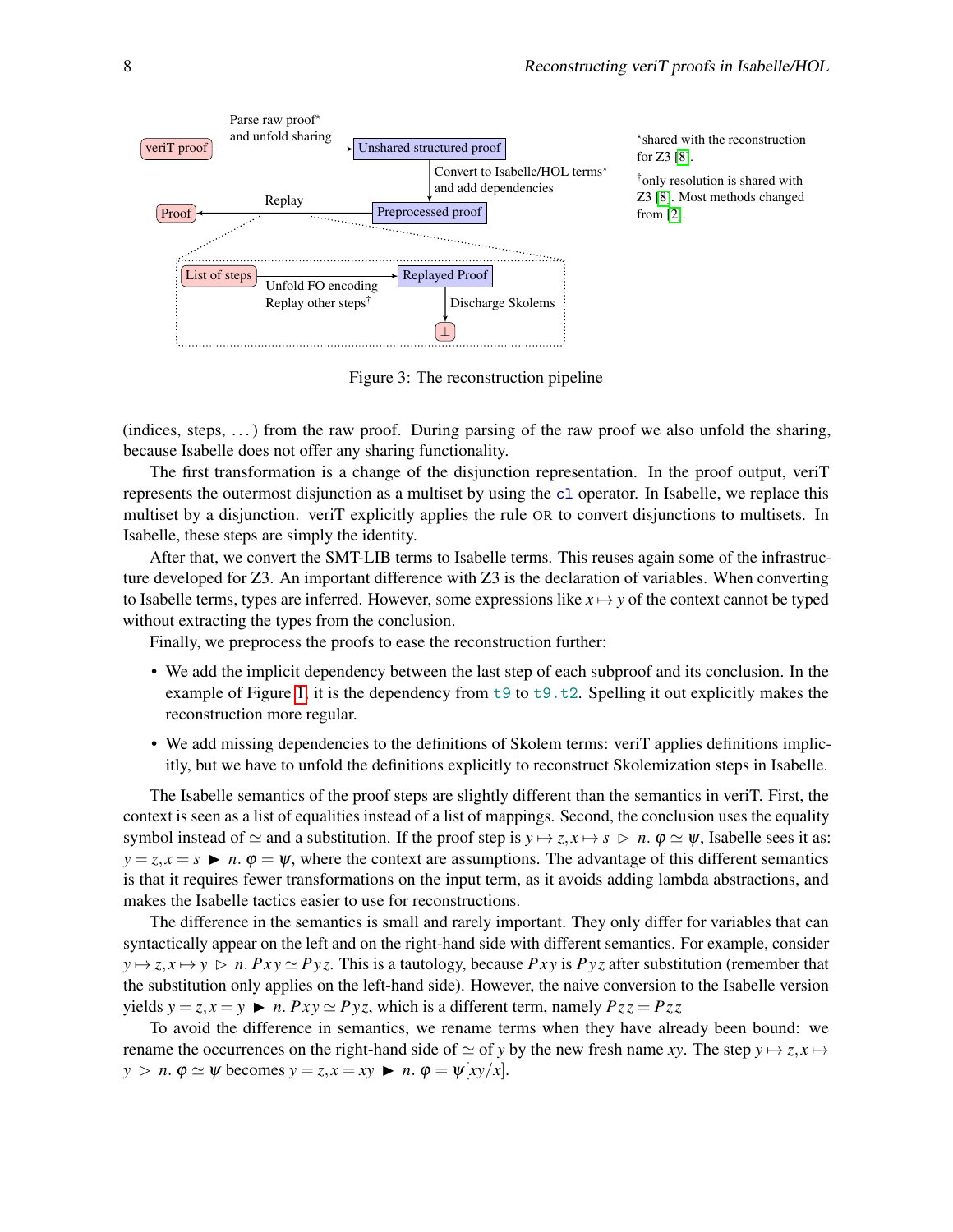#### <span id="page-8-0"></span>3.2 Reconstructing Parsed Proofs

After parsing, we reconstruct the proof steps in Isabelle. Overall, the proof reconstruction works by replaying each step and unifying the assumptions with the premises. At the end, we get a proof of  $\perp$ .

For most steps, the rule can be spelled out as an Isabelle theorem and the only issues are implicit steps (Section [3.2.1\)](#page-8-1). Unlike the reconstruction of Z3 proofs, we reconstruct subproofs as they are printed by veriT (Section [3.2.2\)](#page-8-2). Finally, some rules require special care or are tricky to reconstruct: Skolemization steps, if done naively, can produce terms that are too large to be handled efficiently (Section [3.2.3\)](#page-9-1); Isabelle's arithmetic procedure is incomplete and not very efficient when reconstructing arithmetic steps (Section [3.2.4\)](#page-9-0); for efficiency, some rules are reconstructed heuristically (Section [3.2.5\)](#page-10-0).

#### <span id="page-8-1"></span>3.2.1 Application of Theorems

Most rules that can be applied are either tautologies or applications of theorems that can be easily expressed: The rule TRUE is the tautology used to prove that the theorem  $\top$  holds. Similarly, the transitivity rule EQ\_TRANSITIVE transforms the assumptions  $(t_i \approx t_{i+1})_{i \leq n}$  into  $t_0 \approx t_n$ .

In practice, there are two main difficulties: double negations can be simplified and equalities can be reoriented. The reorientation is implementation dependent, which prohibits us from relying on the order as given by the input problem. The reordering and simplification have consequences that either make reconstruction harder or require additional annotations in the proof output:

- Duplicate literals are implicitly removed. This is rarely an issue in practice, but we have seen this happening in some test cases like the ITE2 rule. This rule introduces the tautology (*if*  $\neg \varphi$  *then*  $\Psi_1$  $else \psi_2 \rangle \lor \phi \lor \psi_2$ , but if  $\phi = \psi_2$  the it produces the simplified clause (*if*  $\neg \phi$  *then*  $\psi_1$  *else*  $\psi_2$ )  $\lor \phi$ .
- The rules can be applied up to additional negations. For example, the ITE2 rule can be applied to get (*if*  $\varphi$  *then*  $\psi_1$  *else*  $\psi_2$ )  $\vee$   $(\neg \varphi)$   $\vee \psi_2$ .

The individual steps are reconstructed by:

- taking into account the additional information provided in the proof output. This can require some preprocessing on the formula: in veriT instantiation (rule FORALL INST) can be done to quantifiers that do not appear at the outermost level, but inside the formula. Preprocessing is used to transform  $\forall x . (P \implies \neg(\exists y . Q y))$  into  $\forall xy . (P \implies Q y)$ . This is easier to reconstruct, because all quantifiers to instantiate are now at the outmost level and forall quantifiers.
- applying the theorem or finding the instantiations and then using simp to reorder the equalities and prove that the terms are equal. For the ITE2 on  $(if \neg \phi \ then \ \psi_1 \ else \ \psi_2) \lor \phi' \lor \psi'_2$ , we identify the terms,  $\varphi$ ,  $\psi_1$ , and  $\psi_2$ , and generate the tautology (*if*  $\neg \varphi$  *then*  $\psi_1$  *else*  $\psi_2$ )  $\lor \varphi \lor \psi_2$ , that can be used by simp to discharge the goal by showing  $\varphi = \varphi'$  and  $\psi_2 = \psi'_2$ . The search space is very large and the search can be very time consuming during the reconstruction.
- providing various version of the lemmas to accommodate negations: for Isabelle, the theorem  $(if \neg \phi \ then \ \psi_1 \ else \ \psi_2) \lor \phi \lor \psi_2$  cannot be applied to prove (*if*  $\phi$  *then*  $\psi_1 \ else \ \psi_2) \lor \neg \phi \lor \psi_2$ .

In practice the reordering happens mostly when producing new terms (during parsing or instantiation). However, we do not want to rely on this specific behavior which could change in a future version.

#### <span id="page-8-2"></span>3.2.2 Subproofs

Unlike Z3, veriT has subproofs. Subproofs fall into two categories: proofs used to justify proof steps (e.g. for Skolemization) and lemmas with assumptions and fixed variables. In Isabelle, both are modeled by the notions of contexts that encapsulate all the assumptions and fixed variables present at a given point.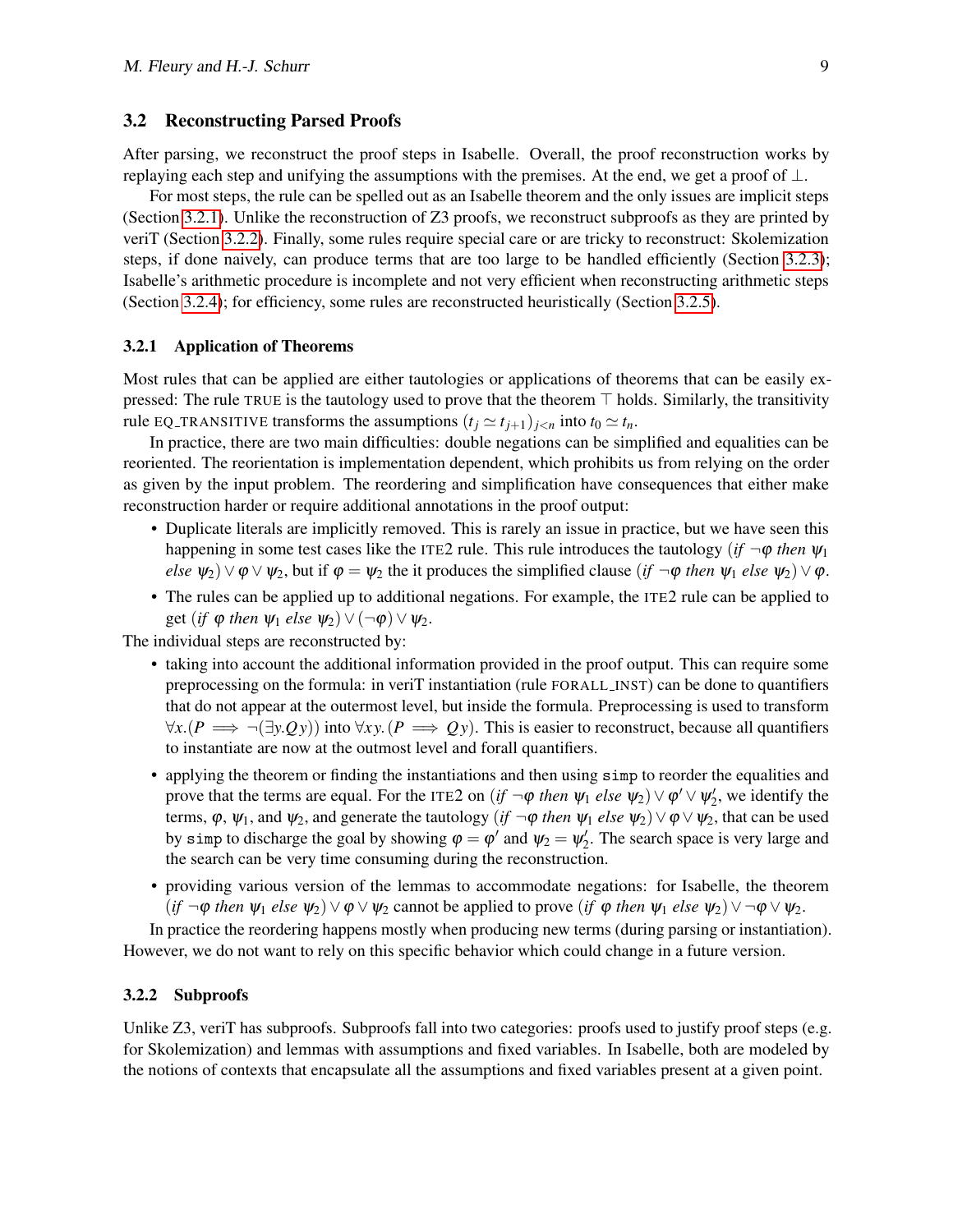The first kind of subproofs are proofs of *lemmas* that come with additional assumptions. They are used for example for proofs like  $P \implies \perp P$  is an assumption of the proof (given by an ASSUME command) and  $\perp$  is the conclusion. In Isabelle, we start by extracting all the assumptions when entering the proof. This creates a new context. Then, we replay the proof in the new context. The ASSUME commands are now entailed by the context are replayed as such. Finally, the conclusion is exported to the outer context.

Replaying *subproofs* is similar to replaying lemmas in the proof: we enter contexts with new assumptions and variables, depending on the rule. At the end of the subproof the last step is exported back to the outer context and is used to discharge the conclusion. For example, the subproof of a simple BIND step will be of the form  $\forall xy. (x = y \implies Px = Qy)$  to prove that  $(\forall x. Px) = (\forall y. Qy)$ 

#### <span id="page-9-1"></span>3.2.3 Skolemizations

Skolemization is an important but subtle point, which slightly differs between Isabelle and veriT. While defining the constants is easy, the definitions themselves do not exactly match the natural ones and reconstructing the proof can be difficult.

Technically, Skolem constants are not introduced with a definition, but as an assumption of the form  $\overline{X} = (\varepsilon x, \dots)$ . At the end of the reconstruction, we get the theorem  $\forall \overline{X} \cdot (\overline{X} = (\varepsilon x, \neg Px) \implies \bot)$ , from which we can trivially derive the theorem  $\perp$ .

Internally, veriT directly Skolemizes formulas: The term ∀*x y*. *P x y* becomes after Skolemization  $P\overline{X}\overline{Y}$ , i.e., *P* ( $\epsilon x$ ,  $\neg(\forall y. Pxy)$ ) ( $\epsilon y$ ,  $\neg P(\epsilon x. \neg(\forall y. Pxy))$ ), where  $\overline{X}$  and  $\overline{Y}$  are defined to be the two Skolem constants. However, in the logged proof,  $\forall x \, y$ .  $Pxy$  becomes  $\forall y$ .  $P\overline{X}y$ , i.e.,  $\forall y$ .  $P(\varepsilon x \neg(\forall y \neg Pxy)) y$ , which in turns naturally becomes  $P\overline{X}\,( \epsilon y . \neg P \overline{X} y).$  Therefore, in Isabelle, we fold the definition of the Skolems inside each other to get  $\overline{Y} = (\varepsilon y \cdot \neg P \overline{X} y)$  and try to prove the goal. This might, however, fail due to the implicit steps. Hence, if required, we unfold all definitions and prove the result. This could explode for non-trivial terms, but we did not have issues with this during our experiments.

A major issue of the reconstruction is the size of generated terms. While developing the reconstruction, we found a case where four variables were Skolemized in a single step, and the generated term was so big that Isabelle was not able to replace the third variable by the equivalent choice: the application of the theorem  $(\forall x.Px) \iff P(\varepsilon x.\neg Px)$  was too slow. We now aggressively fold the Skolem constants inside the term.

#### <span id="page-9-0"></span>3.2.4 Arithmetic

To replay arithmetic steps, we use Isabelle's procedure linarith. This tactic is a decision procedure for real numbers, but not for integers or natural numbers. Internally, it uses the Fourier–Motzkin elimination [\[17\]](#page-14-1): it derives a contradiction via a linear combination of the equations.

veriT with proof production only supports linear arithmetic. On linear problems, however, it is stronger than Isabelle's tactic: Isabelle does not simplify equations. If we have the equations  $5 \times x + 10 \times$  $y \approx 15$ , it will not be simplified to  $x + 2 \times y \approx 3$  in Isabelle. This happens neither as preprocessing, nor during the search for the linear combination. In one case over the Archive of Formal Proofs, this makes the following problem impossible to reconstruct:

$$
\begin{array}{ccccccccc}\n- & 0 & \leq & y & \wedge & \neg & 10 \times x & < & 4 + 14 \times z & \wedge \\
10 \times x & \leq & 15 + 25 \times y & \wedge & \neg & 10 \times x + 10 \times z & \leq & 30 + 25 \times y\n\end{array}
$$

This goal is produced as an arithmetic tautology by veriT, but linarith is not able to prove it. Before simplification, the inequality  $16 \le 10 \times x - 25 \times y$  is derived. After simplification, the equivalent (but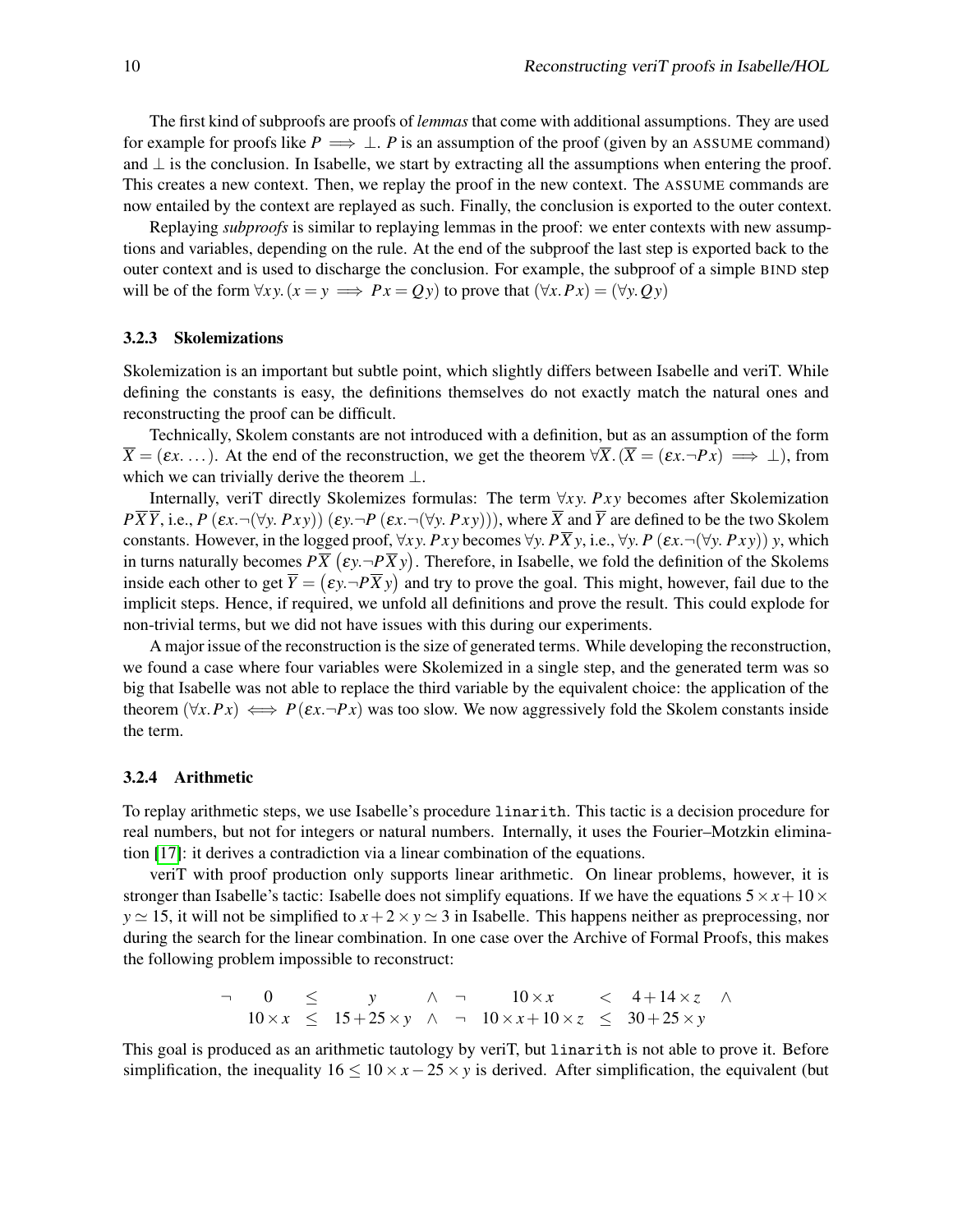<span id="page-10-1"></span>

| <b>SMT</b> calls          | Number of occurrences |
|---------------------------|-----------------------|
| Successful reconstruction | 447                   |
| Failed reconstruction     |                       |
| veriT timeouts            | 47                    |
| veriT unknown             |                       |

Table 1: Result of using veriT instead of Z3 in existing smt calls

seemingly stronger) inequality  $20 \leq 10 \times x - 25 \times y$  is derived because *x* and *y* are integers. The coefficients of the second inequality are different enough to allow linarith to find a contradiction, which it was unable to find otherwise.

We strengthened the reconstruction by implementing a simplification procedure that divides each equation by its greatest common divisor. It could be activated more globally, but currently conflicts with two other simplification procedures: one of them sorts terms, while the other does not.

### <span id="page-10-0"></span>3.2.5 Other Rules

The reconstruction of the rules is often guided by the efficiency of the reconstruction, how often a rule is used, and concrete examples. One of the most prominent rules is CONNECTIVE EQUIV. It is a simplification step and can involve simplifications of the Boolean structure and arithmetic. At first, we reconstructed CONNECTIVE EQUIV steps with auto, a tactic that simplifies the terms and performs some logical reasoning. However, this turned out to be too inefficient on large terms. Moreover, often only the Boolean structure is modified and not the terms or the order of equalities. Therefore, we now first abstract over the non-Boolean terms and check only the modifications on the Boolean structure by fast. Only if this fails is auto tried. If that also fails, metis is tried as a fallback tactic. We do not attempt to select the right tactic, but simply try them in this order.

## 4 Experimental Results

We experiment on the Isabelle reconstruction in two ways. The first one is to replace all the smt calls that are in the Isabelle distribution and are currently powered by Z3 by the version of smt with veriT. These smt calls have been selected by the developer of the library who provided the theory, because Z3 is able to find a proof and the reconstruction is fast. While this experiment provides insight into the performance of the veriT-powered smt tactic relative to the Z3-powered variant, it does not tell us if the veriT-powered one is a useful and supplementary addition to the family of automated tactics provided by Isabelle. Towards that end, we try to generate new veriT-powered smt calls by using Sledgehammer [\[7\]](#page-13-9), an Isabelle tool able to find proofs.

### 4.1 Replacing the smt calls

There are already many smt calls in the theories included in the Isabelle distribution and the Archive of Formal Proofs. The latter did not allow smt calls until a few years ago. We replaced the Z3 as a backend for the smt calls, by veriT. The results are summarized in Table [1.](#page-10-1) Testing revealed:

• that veriT is not able to find all the proofs that Z3 is able to find. On the one hand, this does not corroborate the findings from the SMT competition where veriT performs better than Z3 on some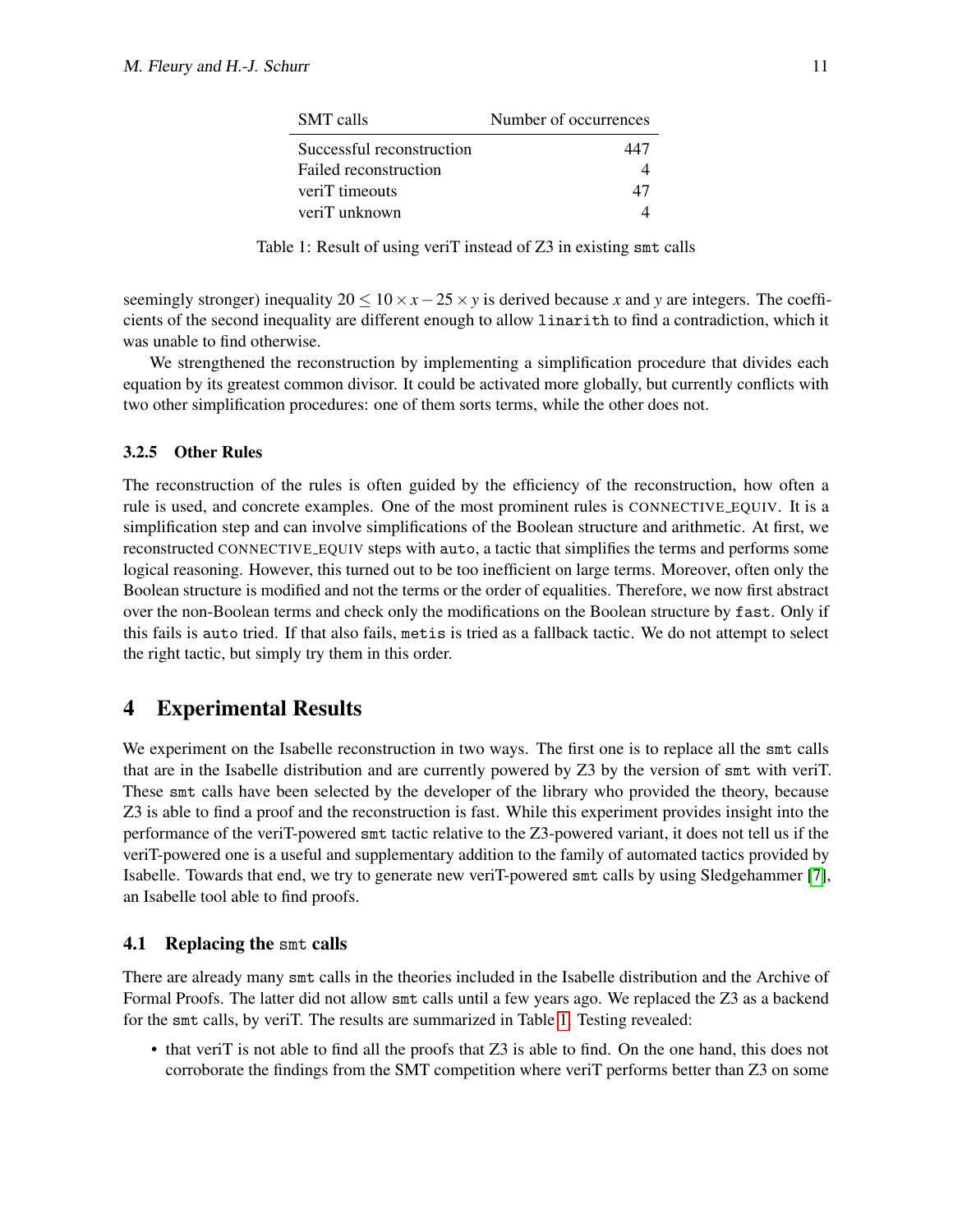categories. On the other hand, the problems have been specifically selected to be solvable by Z3. We did not include the problems specifically relying on Z3 extensions (e.g. the division operator) or features not supported by veriT (bit vectors).

- a bug in the proof generation. veriT does not correctly print some substeps: a term is replaced by an equivalent term, but this replacement is not logged. We are currently fixing this bug in veriT. In Isabelle, this leads to an error in the reconstruction and we do not attempt to reconstruct the following steps.
- the problem in the reconstruction of arithmetic steps described in Section [3.2.4.](#page-9-0) Only one of those benchmarks could not be reconstructed without the simplification procedure.

The results are promising: we are able to reconstruct nearly all of the proofs that veriT is able to find. We cannot replace Z3 by veriT in the Isabelle distribution, but this was not the aim of this experiment.

#### 4.2 Generating calls with Sledgehammer

*Hammers*, like Sledgehammer, select facts from the background theory, translate them to the input language of the provers, and then attempt to use the generated proof if a proof is found within a given timeout. The proof can be used in different ways. One approach is to gather the facts required to find a proof with one of the builtin tactics of the proof assistant. Another approach is to replay the proof within the core by an smt-like method or to translate it into the user-facing language of the assistant. Sledgehammer supports all of these approaches.

By default, Sledgehammer uses the following strategy: first, it tries several Isabelle tactics, including detailed proof reconstruction by the Z3-powered smt tactic, with a timeout of 1 s. If this is successful, it returns the tactic that was the fastest to prove the goal in Isabelle. This tactic can be inserted in the theory. If none of them is fast enough to find a proof, reconstruction of a proof in the user-facing language is attempted. We have changed Sledgehammer to additionally test the veriT-powered smt tactic. Sledgehammer tries to find a proof and to minimize the involved facts. Even when Z3 finds the proof, reconstruction with veriT can be faster.

We tested this approach on two formalizations: an ordered resolution prover [\[15,](#page-14-2) [16\]](#page-14-3) and the SSA language [\[10,](#page-13-10) [19\]](#page-14-4). We tested all theories included in the formalization. We selected the first development because we knew that Sledgehammer was useful during the development. We selected the second formalization because it is a very different theme. Due to time constraints, we did not test more theories.

The results are given in Table [2.](#page-12-0) They show that veriT-powered smt calls happen in practice and can improve the speed of the overall proof processing. We do not know why veriT performs much worse on the formal SSA theory, but we believe that some rules that we do not reconstruct efficiently enough (possibly the QNT SIMPLIFY rule that simplifies quantifiers) appear more often in this theory. The row 'Oracle' denotes calls to solvers that found a proof that could not be reconstructed. Many of these failed calls are proofs found by the SMT solver CVC4 that can either not be found or not be reconstructed by veriT and Z3-powered smt.

## 5 Related Work

Reconstruction of proofs generated by external theorem provers has been implemented in various systems including CVC in HOL Light [\[13\]](#page-13-11), Z3 in HOL4 and Isabelle/HOL [\[8\]](#page-13-1), and SMTCoq reconstructs veriT [\[1\]](#page-13-12) and CVC4 [\[12\]](#page-13-13) proofs in Coq. None of the other solvers produce detailed proofs or information on Skolemization. For veriT proofs, SMTCoq currently supports a different version of the proof output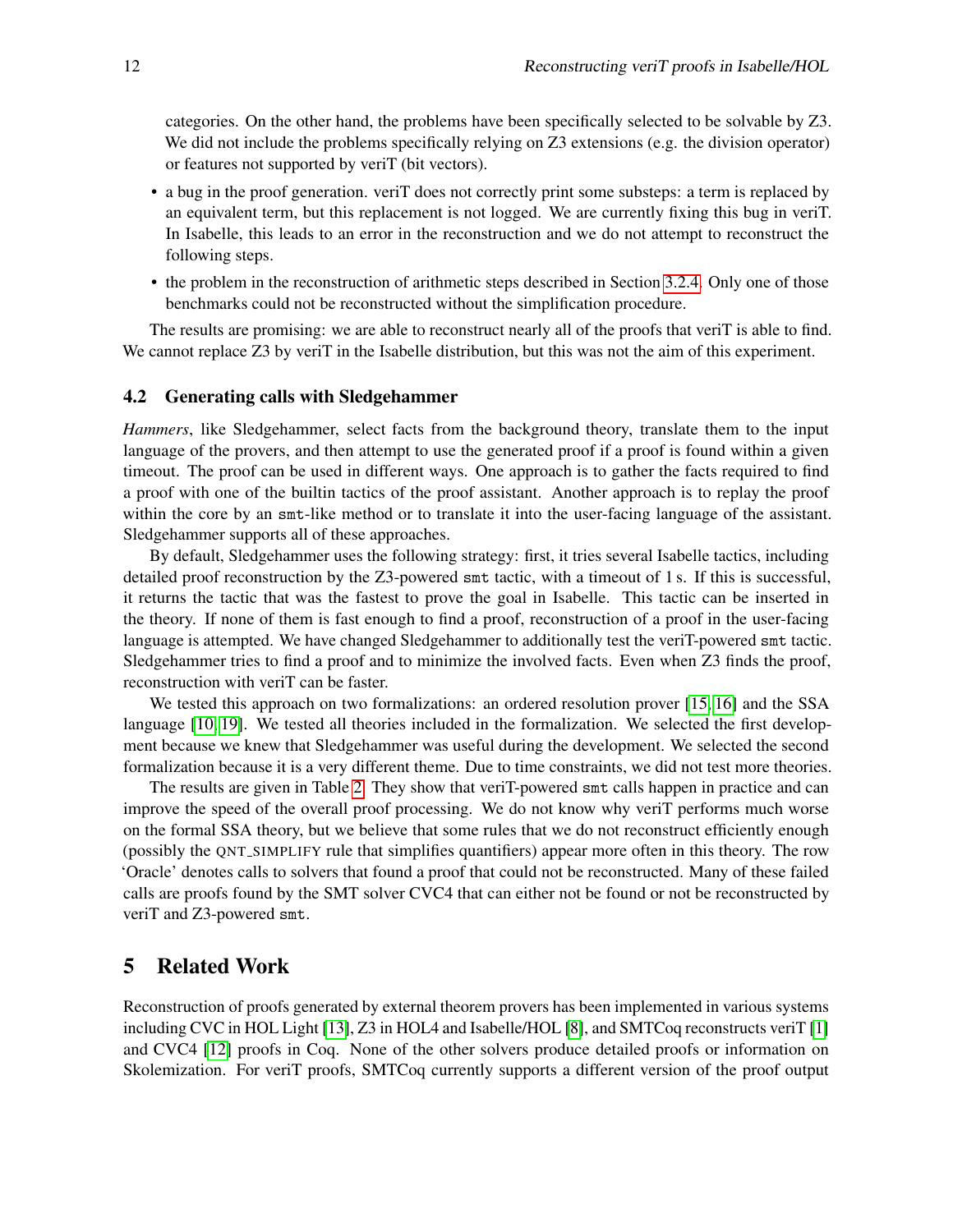| Theory                   | Ordered Resolution Prover Formal SSA |      |
|--------------------------|--------------------------------------|------|
| Found proofs             | 5019                                 | 5961 |
| Z3-powered smt proofs    | 90                                   | 109  |
| veriT-powered smt proofs | 25                                   |      |
| Oracle                   |                                      | 63   |

Table 2: Proofs found by Sledgehammer on two Isabelle formalizations

<span id="page-12-0"></span>(version 1) that has different rules and an older version of veriT (the version is from 2016), which does not record detailed information for Skolemization and has worse performance.

The reconstruction of Z3 proofs in HOL4 and Isabelle/HOL is one of the most advanced and well tested. It has been used to check proofs generated on problems from the SMT competition. Sadly, the code to read the SMT-LIB input problems was never included in the standard Isabelle distribution and is now lost. Proof reconstruction has been heavily tested and succeeds in more than 90% of the cases according to Sledgehammer benchmark [\[7,](#page-13-9) Section 9], and is very efficient.

The SMT solver CVC4 follows a different philosophy from veriT and Z3: it produces proofs in a logical framework with side conditions [\[18\]](#page-14-5). The output can contain programs to check certain rules. The CVC4 proof format is quite flexible but currently CVC4 does not produce proofs for quantifiers.

## 6 Conclusion and Future Work

We presented the syntax and semantics of the proofs generated by verity and the reconstruction of those proofs in Isabelle. During the development, the format was extended to ease reconstruction by printing more information like the instantiations. We hope to integrate our code in the next Isabelle release.

Overall, having more details in the proofs helps to make the reconstruction more robust, because each step is simpler to check. For example, veriT detailed information on Skolemization, makes it easier to replay than the one from Z3: the reconstruction can call the ordered resolution prover metis. For now, the implicit simplifications prevents us from reconstructing proof more efficiently than Z3.

Another challenge is to translate the proof to the more readable Isar format. It is useful for two main reasons. First, it gives the Isabelle user more information on how the proof works and potentially what kind of lemmas would be interesting to create. Second, if the reconstruction fails, it allows the user to fix the failing part. Generating readable proofs can be done automatically by Sledgehammer for most solvers, but this does not work for veriT proofs. One reason is that, Sledgehammer does not support subproofs and inlining the assumptions each time is not very readable. Another reason is that the Skolems constants implicitly introduce a context where these constants are defined. This introduces an implicit dependency order between the definitions and every step where the defined constant appears. We could unfold the definitions to use the choice version instead, but that would harm the readability of the proof. Finally, the proofs generated by veriT often follow the scheme " $\varphi$  holds;  $\varphi \leftrightarrow \psi$  also holds; hence  $\psi$  holds", whereas " $\varphi$  hence  $\psi$ " is easier to understand.

There are various useful pieces of information that are found by the solver but are not presented to the user. For example, in the case of linear arithmetic a contradiction is derived by finding a linear combination of the equations, but the coefficients are not printed. Therefore, Isabelle must find these same coefficients again. The reconstruction would be faster if they were in the proof output.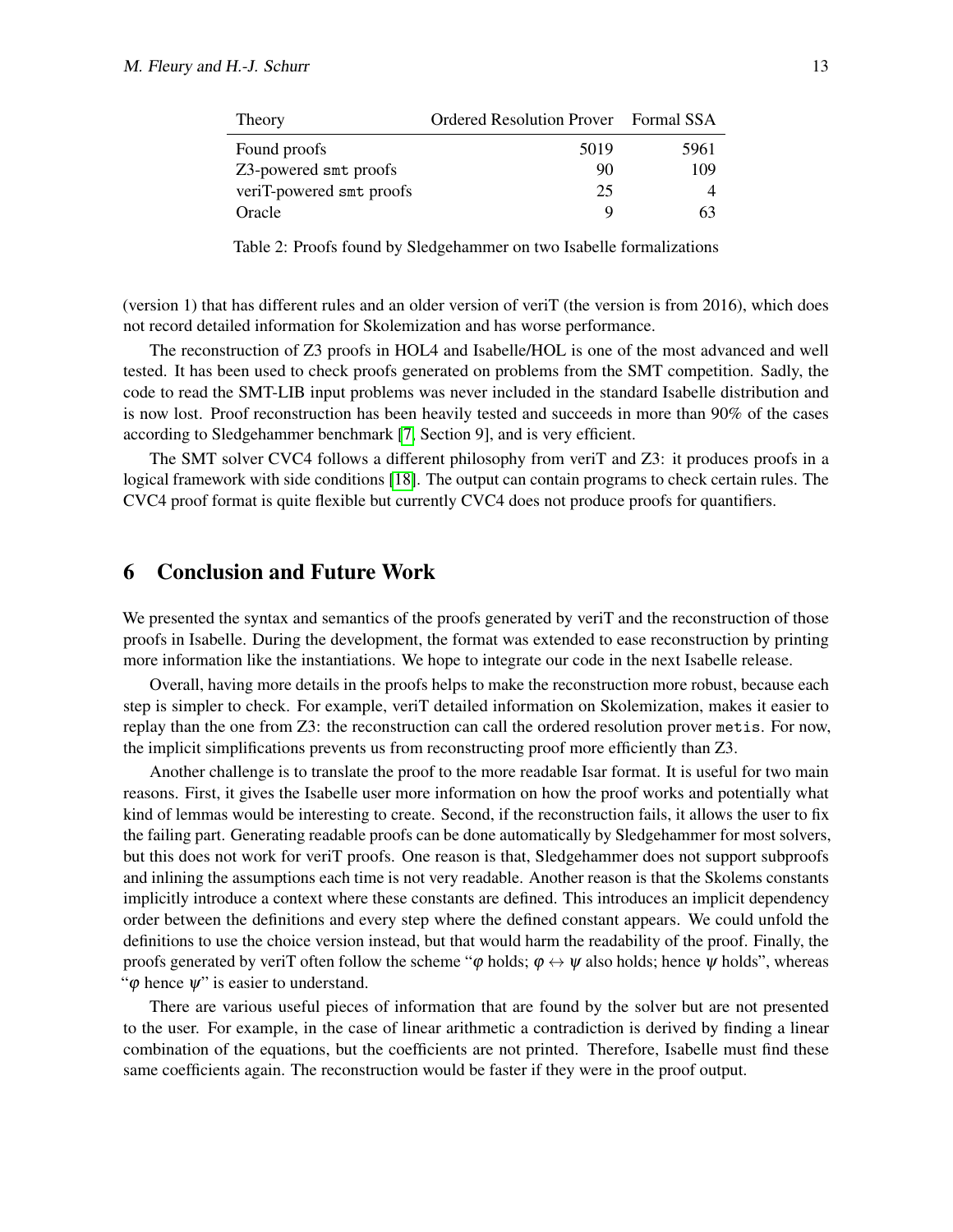Acknowledgments. We thank Alex Brick, Daniel El Ouraoui, and Pascal Fontaine for suggesting many textual improvements. The work has received funding from the European Research Council (ERC) under the European Union's Horizon 2020 research and innovation program (grant agreement No. 713999, Matryoshka). Previous experiments were carried out using the Grid'5000 testbed ([https:](https://www.grid5000.fr/) [//www.grid5000.fr/](https://www.grid5000.fr/)), supported by a scientific interest group hosted by Inria and including CNRS, RENATER, and several universities as well as other organizations.

## References

- <span id="page-13-12"></span>[1] Michaël Armand, Germain Faure, Benjamin Grégoire, Chantal Keller, Laurent Théry & Benjamin Werner (2011): *A Modular Integration of SAT/SMT Solvers to Coq through Proof Witnesses*. In Jean-Pierre Jouannaud & Zhong Shao, editors: CPP 2011, LNCS 7086, Springer, pp. 135–150, doi[:10.1007/978-3-642-25379-9](http://dx.doi.org/10.1007/978-3-642-25379-9_12) 12.
- <span id="page-13-4"></span>[2] Haniel Barbosa, Jasmin C. Blanchette, Mathias Fleury & Pascal Fontaine (2019): *Scalable Fine-Grained Proofs for Formula Processing*. Journal of Automated Reasoning, doi[:10.1007/s10817-018-09502-y.](http://dx.doi.org/10.1007/s10817-018-09502-y)
- <span id="page-13-5"></span>[3] Haniel Barbosa, Jasmin C. Blanchette, Mathias Fleury, Pascal Fontaine & Hans-Jörg Schurr (2019): Better *SMT proofs for easier reconstruction*. In Thomas C. Hales, Cezary Kaliszyk, Ramana Kumar, Stephan Schulz & Josef Urban, editors: AITP 2019.
- <span id="page-13-2"></span>[4] Clark Barrett, Pascal Fontaine & Cesare Tinelli (2016): *The Satisfiability Modulo Theories Library (SMT-LIB)*. <www.SMT-LIB.org>.
- <span id="page-13-0"></span>[5] Clark Barrett, Roberto Sebastiani, Sanjit Seshia & Cesare Tinelli (2009): *Satisfiability Modulo Theories*. In Armin Biere, Marijn J. H. Heule, Hans van Maaren & Toby Walsh, editors: Handbook of Satisfiability, chapter 26, Frontiers in Artificial Intelligence and Applications 185, IOS Press, pp. 825–885.
- <span id="page-13-7"></span>[6] Frédéric Besson, Pascal Fontaine & Laurent Théry (2011): A Flexible Proof Format for SMT: A Proposal. In Pascal Fontaine & Aaron Stump, editors: PxTP 2011, pp. 15–26. Available at [https://hal.inria.fr/](https://hal.inria.fr/hal-00642544/) [hal-00642544/](https://hal.inria.fr/hal-00642544/).
- <span id="page-13-9"></span>[7] Jasmin C. Blanchette, Sascha Bohme, Mathias Fleury, Steffen J. Smolka & Albert Steckermeier (2016): ¨ *Semi-intelligible Isar Proofs from Machine-Generated Proofs*. Journal of Automated Reasoning 56(2), pp. 155–200, doi[:10.1007/s10817-015-9335-3.](http://dx.doi.org/10.1007/s10817-015-9335-3)
- <span id="page-13-1"></span>[8] Sascha Böhme & Tjark Weber (2010): *Fast LCF-Style Proof Reconstruction for Z3*. In Matt Kaufmann & Lawrence C. Paulson, editors: ITP 2010, LNCS 6172, Springer, pp. 179–194, doi[:10.1007/978-3-642-14052-](http://dx.doi.org/10.1007/978-3-642-14052-5_14) 5 [14.](http://dx.doi.org/10.1007/978-3-642-14052-5_14)
- <span id="page-13-6"></span>[9] Thomas Bouton, Diego C. B. de Oliveira, David Déharbe & Pascal Fontaine (2009): *veriT: An Open*, *Trustable and Efficient SMT-solver*. In Renate A. Schmidt, editor: CADE 2009, LNCS 5663, Springer, pp. 151–156, doi[:10.1007/978-3-642-02959-2](http://dx.doi.org/10.1007/978-3-642-02959-2_12) 12.
- <span id="page-13-10"></span>[10] Sebastian Buchwald, Denis Lohner & Sebastian Ullrich (2016): *Verified construction of static single assignment form*. In: CC, ACM, pp. 67–76, doi[:10.1145/2892208.2892211.](http://dx.doi.org/10.1145/2892208.2892211)
- <span id="page-13-8"></span>[11] David Deharbe, Pascal Fontaine & Bruno Woltzenlogel Paleo (2011): ´ *Quantifier Inference Rules for SMT Proofs*. In Pascal Fontaine & Aaron Stump, editors: PxTP 2011, pp. 33–39. Available at [https://hal.](https://hal.inria.fr/hal-00642535) [inria.fr/hal-00642535](https://hal.inria.fr/hal-00642535).
- <span id="page-13-13"></span>[12] Burak Ekici, Guy Katz, Chantal Keller, Alain Mebsout, Andrew J. Reynolds & Cesare Tinelli (2016): *Extending SMTCoq, a Certified Checker for SMT (Extended Abstract)*. In Jasmin C. Blanchette & Cezary Kaliszyk, editors: HaTT 2016, EPTCS 210, pp. 21–29, doi[:10.4204/EPTCS.210.5.](http://dx.doi.org/10.4204/EPTCS.210.5)
- <span id="page-13-11"></span>[13] Sean McLaughlin, Clark Barrett & Yeting Ge (2006): *Cooperating Theorem Provers: A Case Study Combining HOL-Light and CVC Lite*. Electronic Notes in Theoretical Computer Science 144(2), pp. 43–51, doi[:10.1016/j.entcs.2005.12.005.](http://dx.doi.org/10.1016/j.entcs.2005.12.005)
- <span id="page-13-3"></span>[14] Leonardo de Moura & Nikolaj Bjørner (2008): *Z3: An Efficient SMT Solver*. In C. R. Ramakrishnan & Jakob Rehof, editors: TACAS 2008, LNCS 4963, Springer, pp. 337–340, doi[:10.1007/978-3-540-78800-3](http://dx.doi.org/10.1007/978-3-540-78800-3_24) 24.